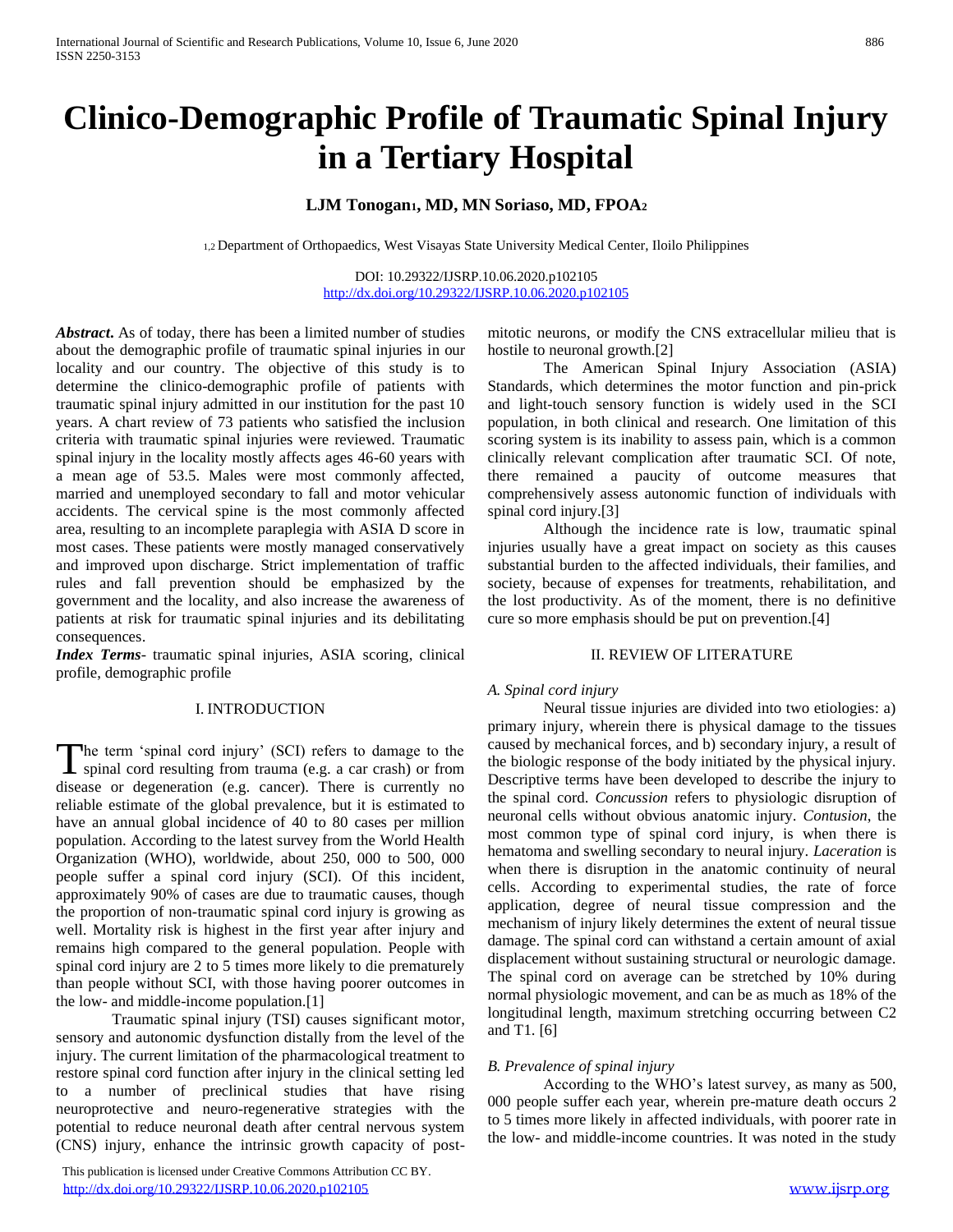that it occurs frequently in ages 20-29 years and 70 years and up, more commonly in male (at least 2:1) and approximately 90% of cases are due to traumatic injuries, which includes motor vehicular accident, sports-related injury and fall from a height.3 In one of the recent studies, most spinal cord injury occurs in 35– 54-year age group, which was in accordance to the recent study with the same team4,6. However, in other developing counties,[7,8] such as India, [9] Turkey and Iran in the early 2000, [10,11] ages from 20-40-year age group are at high risk for traumatic spinal cord injury. In a review conducted last 2010 about the incidence of spinal cord injury worldwide, the mean age of patients was similar to the reports in other developed countries [7] such as the Netherlands, Norway, and Canada, [12,13,14] the mean age of TSCI patients was over 40 years.

In a study conducted in Manitoba, Canada, they identified the persons at risk of traumatic and nontraumatic and noted an increasing incidence of SCI from 22.0 to 46.5 per million from 1981 to 2007. The increasing mean age have significant implications with regards to care and rehabilitation program for these individuals.[18] In a study conducted in Iceland from 1975 up to 2009 by Knutsdottir, S et al, the average incidence increases from 30 per million population in 1975 to 33.5 per million population in 2009. Their findings concluded an increasing incidence of sports-related accident and incomplete spinal cord injury secondary to fall in the elderly. Prevention strategies are the focused in these areas. [18] In Scotland, a retrospective review was conducted from 1994 up to 2013. Over the 20-year period, the incidence did not increase significantly, however, the mean age at the time of injury increased from 44.1 to 52.6 years. The study concluded that demographic profile in SCI are subject to change. In this particular study, they noted an increasing population of older patients suffering from SCI and with high level of tetraplegia, so preventive measures were adjusted to provide optimum care for the target population.[19]

Currently, no definitive cure for spinal cord injury has been developed that is why more emphasis should be put in prevention. The incidence of traumatic spinal cord injury varies in different regions. In the study conducted by Hong-Yong et al., they mentioned Australia reported a rate of 14.5 per million in 1998/1999, southeastern Anatolia Turkey reported 12.06 per million during 1990–1999 and Canada reported 42.4–51.4 per million during 1997–2001. In their previous investigation, the crude incidence rate was 23.7 per million during 2004–2008 in Tianjin. It was noted in the study that the results of the study are somewhat the same with most developing countries wherein motor vehicular accidents and fall are the leading cause of TSI, but the mean age compared to other studies were older. Preventive programs then were focused in traffic injuries and prevention of fall in the community.[4]

#### III. MATERIAL AND METHODS

This is a descriptive study (medical records review) which aimed to determine the clinico-demographic profile of patients who suffered from traumatic spinal injury in West Visayas State University Medical Center.

#### *A. Study population*

The study analyzed all patients who satisfied the inclusion criteria and were admitted in West Visayas State University from January 1, 2007 to December 31, 2016.

#### *B. Inclusion and Exclusion Criteria* Inclusion Criteria

- All patients who suffered from traumatic spinal injury admitted in West Visayas State University Medical Center from January 1, 2007 to December 31, 2016.
- Referral from other institution with established neurologic deficit related to the recent injury prior to transfer.

Exclusion Criteria

- Incomplete medical records
- Pathologic fractures and fragility fractures
- Patients with established neurologic deficit from previous diseases

#### *C. Methodology*

The charts of all patients with traumatic spinal injury who satisfied the inclusion and exclusion criteria were collected from the Medical Records Section of the West Visayas State University Medical Center. A letter of request was sent to the Head of the Research Section, the Head of the Records Section and the Medical Center Chief. The *International Classification of Diseases Version 10 with the diagnostic code T09.3, "Injury to spinal cord, level unspecified"*, was used to generate the number of patients admitted at West Visayas State University Medical Center (WVSU-MC) from 2007 to 2016. The local registry for spine trauma has not been established in the locality and was generated for the first time. A case of spinal cord injury is defined as 'the occurrence of an acute lesion of neural elements in the spinal canal (spinal cord and cauda equina), resulting in temporary or permanent sensory deficit, motor deficit, or bladder/bowel dysfunction'.<sup>4</sup> By reviewing the medical records using diagnostic code T09.3, a total of 105 patients was generated. After implementing the inclusion and exclusion criteria, 73 of the 105 patients qualified for the study.

In the study, the total number of patients was identified, and the demographic details of patients were age, sex, civil status and occupation. As for the clinical profile, mechanism of injury, level of injury, severity, initial ASIA score, diagnostics, management and conditions upon discharge were determined. The age was divided into 5 groups: 0-15, 16-30, 31-45, 46-60 and beyond 60 years of age. Sex was categorized into male and female. Marital status was categorized into single, married and others (widow, divorce). The mechanism of injury included motor vehicular accident (MVA), fall, gunshot, and others (alleged mauling, sports injury, etc). Most common occupation of the subjects were identified. The level of injury was categorized into 5 areas: cervical, cervicothoracic junction, thoracic, thoracolumbar junction and lumbar. The American Spinal Injury Association (ASIA) grading scale was used to determine the motor and sensory functions below the injury segment. For the severity of the injury, it was categorized into complete quadriplegic, incomplete quadriplegic, complete paraplegic and incomplete. Management was categorized to either nonoperative, which includes Halo vest, application of Gardner-Well tongs and bracing, or operative which includes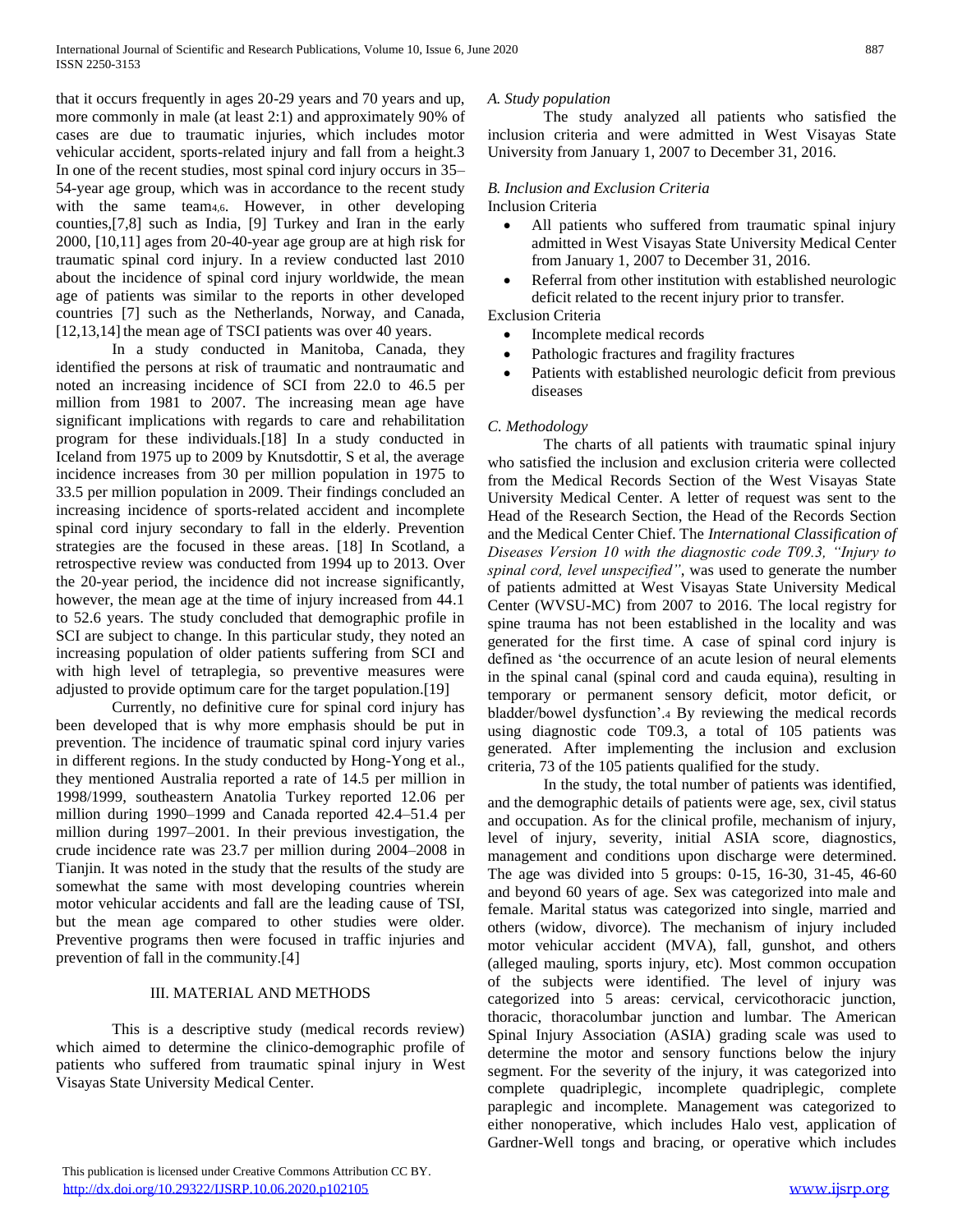procedures like anterior decompression, posterior decompression with instrumentation and luque rod application.

#### *D. Data Processing and Analysis*

Statistical Package for Social Sciences (SPSS) version 23 (Chicago, Illinois) was used to perform descriptive analysis of the data gathered. To implement preventive programs purposefully, the age, sex, marital status, occupation, mechanism of injury, level of injury, severity, initial ASIA classification, diagnostics, treatments and conditions upon discharge were analyzed descriptively.

A data collection form was used to collect the following data: age, sex, civil status, occupation, mechanism of injury, level of injury, severity, initial ASIA classification, diagnostics, management and conditions upon discharge. Hospital numbers, instead of names or initials, were used to identify each patient. These data were analyzed, processed and cross-tabulated.

#### *E. Ethical Considerations*

A letter of approval was obtained from the West Visayas State University Unified Biomedical Research Ethics Review Committee. In order to preserve the confidentiality of the cases, the hospital number of the patients instead of their names or initials were recorded in the study. Non-disclosure of data collected was strictly practiced. The variables of concern were the only thing retrieved from the medical records for the purpose of the study.

#### IV. RESULTS

A total of 73 patients out of the 105 generated from the data base qualified for the study. The trend in incidence is shown in Figure 1.



**Figure 1. Incidence of Traumatic Spinal Injury per year**

The results of the demographic and clinical profile of patients is shown in Table 1 and Table 2, respectively.

#### **Table 1. Demographic data of patients with Traumatic Spinal Injury**

|           | <b>Variables</b> | $\frac{0}{0}$ |
|-----------|------------------|---------------|
| Age       |                  |               |
| $\bullet$ | $0 - 15$         | 2.7           |
| $\bullet$ | $16 - 30$        | 11.0          |
|           | $31 - 45$        | 34.2          |

|            | $46 - 60$             | 38.4 |  |
|------------|-----------------------|------|--|
|            | 60 and up             | 13.7 |  |
|            | <b>Marital Status</b> |      |  |
|            | <b>Married</b>        | 80.8 |  |
|            | Single                | 19.2 |  |
| <b>Sex</b> |                       |      |  |
|            | <b>Male</b>           | 93.2 |  |
|            | Female                | 6.8  |  |
| Occupation |                       |      |  |
|            | Unemployed            | 43.8 |  |
|            | Laborers              | 13.7 |  |
|            | Farmers               | 9.6  |  |
|            | Government employee   | 9.6  |  |
|            | Others                | 23.3 |  |

#### *Mechanism of injury*

Fall (57.6%) and motor vehicular accidents (26%) were the most common cause of traumatic spinal injury in both sex and age groups. In this report, there were 5 patients who sustained gunshot injury (6.8%). Others (9.6%) that were reported in this study includes: two (2) cases of stab wound at the thoracic area, two (2) secondary to sports injury, one (1) case secondary from an alleged mauling and two (2) cases secondary to self-hanging. Figure 2 shows the relationship between etiology and other variables.



**Figure 2. Etiology by age group**

#### *Diagnostics*

Of the 73 patients with traumatic spinal injuries, most were diagnosed clinically using the American Spinal Injury Association (ASIA) grading scale and with plain radiograph. Only 30% and 26% of the cases were able to undergo CT scan and MRI, respectively, mostly for pre-operative planning prior to doing surgery.

#### *Treatment*

Traumatic spinal injuries in this institution were mostly managed nonoperatively consisting of 86.3% of the cases. Only 13.7% of the study population were able to undergo surgical management.

#### *Condition upon discharge*

Majority of the patient showed signs of improvement upon discharge. Those who requested to go home or went home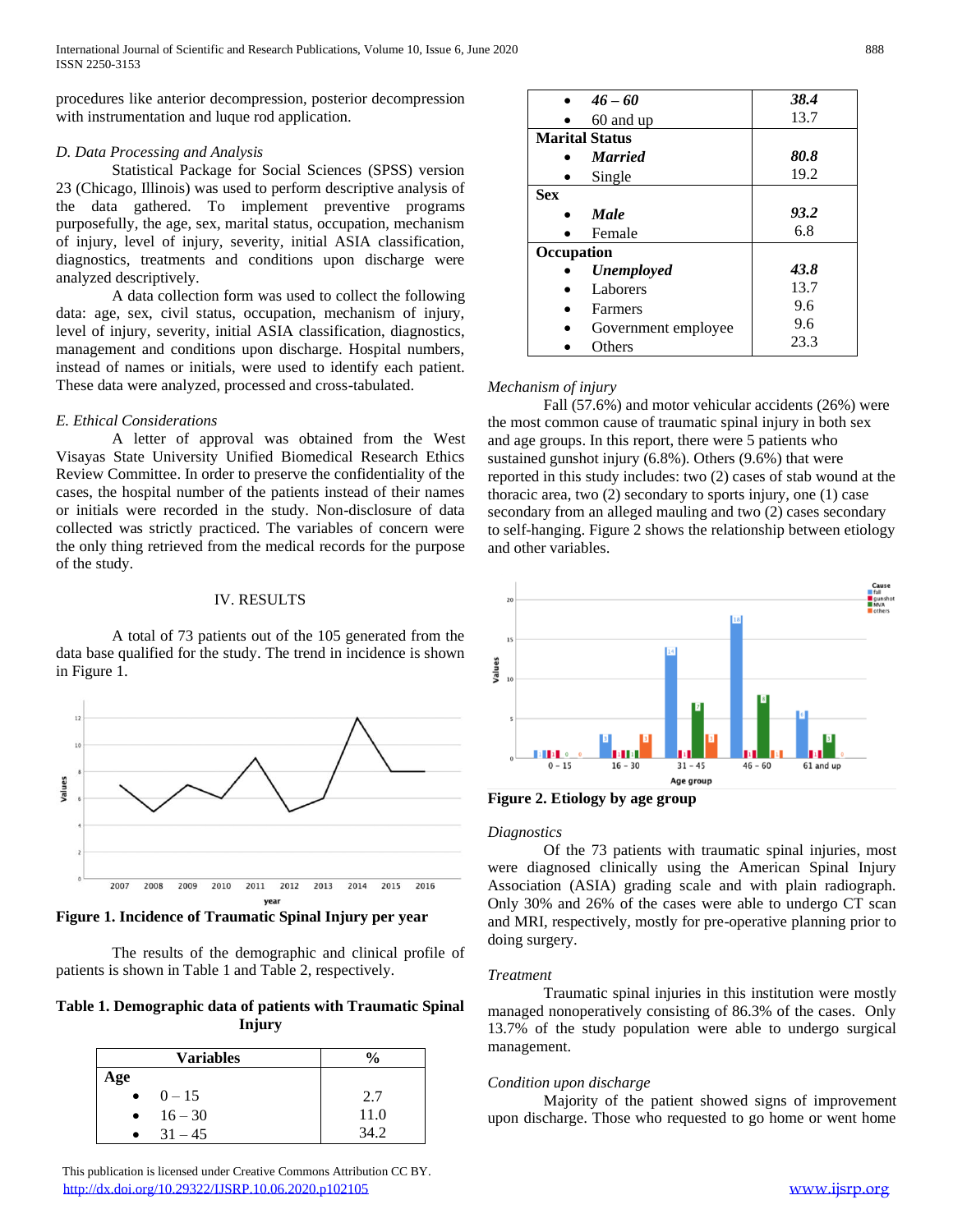against medical advice were included in the 32.9% which showed no signs of improvement or deteriorated.



**Figure 3. ASIA scoring on each level of injury.**

|  |        | Table 2. Clinical profile of patients with Traumatic Spinal |
|--|--------|-------------------------------------------------------------|
|  | Injury |                                                             |

|                   | $\frac{0}{0}$                             |          |  |  |  |
|-------------------|-------------------------------------------|----------|--|--|--|
|                   | <b>Variables</b><br><b>Etiology/Cause</b> |          |  |  |  |
|                   | Fall                                      | 57.6     |  |  |  |
|                   | Motor vehicular accident                  | 26.0     |  |  |  |
|                   | Gunshot                                   | 6.8      |  |  |  |
|                   | Others                                    | 9.6      |  |  |  |
| Level of injury   |                                           |          |  |  |  |
|                   | Cervical                                  | 54.8     |  |  |  |
|                   | Cervicothoracic junction                  | 8.2      |  |  |  |
|                   | Thoracic                                  | 32.9     |  |  |  |
|                   | Thoracolumbar junction                    | $\Omega$ |  |  |  |
|                   | Lumbar                                    | 4.1      |  |  |  |
|                   | <b>ASIA</b> Score                         |          |  |  |  |
|                   | $\mathsf{A}$                              | 16.4     |  |  |  |
|                   | B                                         | 20.5     |  |  |  |
|                   | $\mathsf{C}$                              | 17.8     |  |  |  |
|                   | $\boldsymbol{D}$                          | 45.3     |  |  |  |
| <b>Severity</b>   |                                           |          |  |  |  |
|                   | Complete quadriplegia                     | 8.2      |  |  |  |
|                   | Incomplete quadriplegia                   | 52.1     |  |  |  |
|                   | Complete paraplegia                       | 6.8      |  |  |  |
|                   | Incomplete paraplegia                     | 32.9     |  |  |  |
|                   | <b>Diagnostics</b>                        |          |  |  |  |
|                   | Plain radiograph                          | 100      |  |  |  |
|                   | CT scan                                   | 30       |  |  |  |
|                   | <b>MRI</b>                                | 26       |  |  |  |
| <b>Management</b> |                                           |          |  |  |  |
|                   | Nonoperative                              | 86.3     |  |  |  |
|                   | Operative                                 | 13.7     |  |  |  |
|                   | <b>Conditions upon discharge</b>          |          |  |  |  |
|                   | <b>Improved</b>                           | 52.1     |  |  |  |
|                   | Unimproved                                | 32.9     |  |  |  |
|                   | Expired                                   | 15       |  |  |  |
|                   |                                           |          |  |  |  |

## V. DISCUSSION

Traumatic spinal injury is one of the most serious injuries, which not only affects the individual, but the entire family. Currently, studies regarding the epidemiological profile of patients who suffered from traumatic spinal injuries is scarce in the country, but is needed for better implementation of strategies to decrease the incidence.

In this study, the 45-60 age group is the most commonly affected and 80% of the population are male (ratio of 13.6:1 vs female). The most common mechanism of injury is secondary to fall, followed by motor vehicular accidents. As noted from previous studies in developing countries, fall was the most likely cause due to the fact that the ratio of cars per person in developing countries were much less than developed ones. In comparison with other developing counties, [7,8] such as India, [9] Turkey and Iran in the early 2000, [10,11] ages from 20-40 year age group were at high risk for traumatic spinal injury. In a review conducted last 2010 about the incidence of spinal cord injury worldwide, the mean age of TSCI patients was similar to the reports in other developed countries such as the Netherlands, Norway, and Canada, [12,13,14] the mean age of TSCI patients was over 40 years. And in all studies mentioned, motor vehicular and fall are the most common cause of injury, with male as the most commonly affected sex.

In a study by Hong-yong et al., [4] occupation was mentioned, in contrast to other studies that it was rarely mentioned, he reported that most of the population affected were unemployed individuals, followed by peasants and workers. In this study, it is noted that majority of affected individual are unemployed, followed by laborers and farmers.

With regards to the level of injury, initial ASIA scoring and severity, as noted in other previous studies by Hong-yong et. al. [4] and McCammon [17], cervical spine was the most commonly affected area, which will eventually lead to either a complete or incomplete quadriplegia. In developing countries, wherein the most common injury is fall, ASIA A and D predominates, whereas in developed countries where motor vehicular accidents were the most common etiology, ASIA A and B predominates. This translates to the fact that in developed countries, the cause of spinal injury is due to a high velocity injury secondary to motor vehicular accidents as compared to fall in developing countries, which leads to a higher percentage of complete quadriplegia vs incomplete quadriplegia. When compared to other levels of the spinal column, the strength and accessory structures of cervical vertebrae are weak in a very mobile area, which maybe one of the reasons for its vulnerability. In the study, the cervical area accounts for 54.8% of the total population, followed by the thoracic spine (32.9%). ASIA D (45.2%) and ASIA B (20.5%) predominates secondary to the most common mechanism of injury which is fall. With severity, most patients suffered incomplete quadriplegia.

Most of the cases were diagnosed clinically using plain radiographs and ASIA grading. The population mostly affected in this study were unemployed, and this could be one of the factors why only 28% and 27.4% of the cases were able to undergo CT scan and MRI, respectively. Those who consented for operation are the ones with complete radiographs, CT scan and MRI to be used for pre-operative planning.